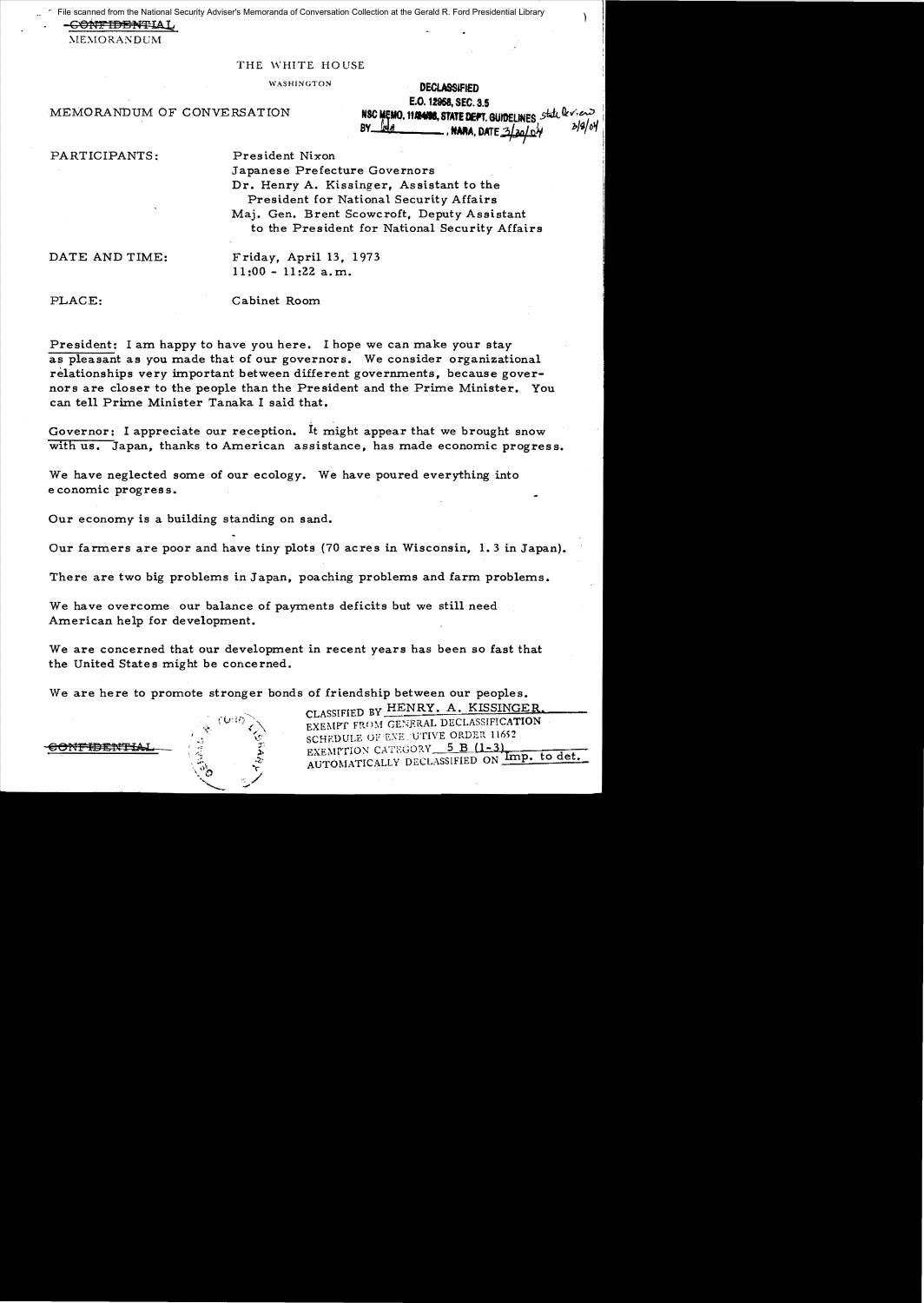President: We recognize that Japan is our strongest competitor in the world **--** not only because of our aid, but because of Japanese efficiency and hard work.

We will be competitors, but as this visit shows, we will be friendly competitors.

It is a good day for pictures in the Rose Garden. The crabapples are in bloom. Japan has the most beautiful flowers in the world.

(The group went into the Rose Garden at 11:18 am.) (Pictures were taken)

President: Good-bye to you all. I am looking forward to Tanaka's visit in the Fall. Tell: him not to bring isnow like you did.

 $-2-$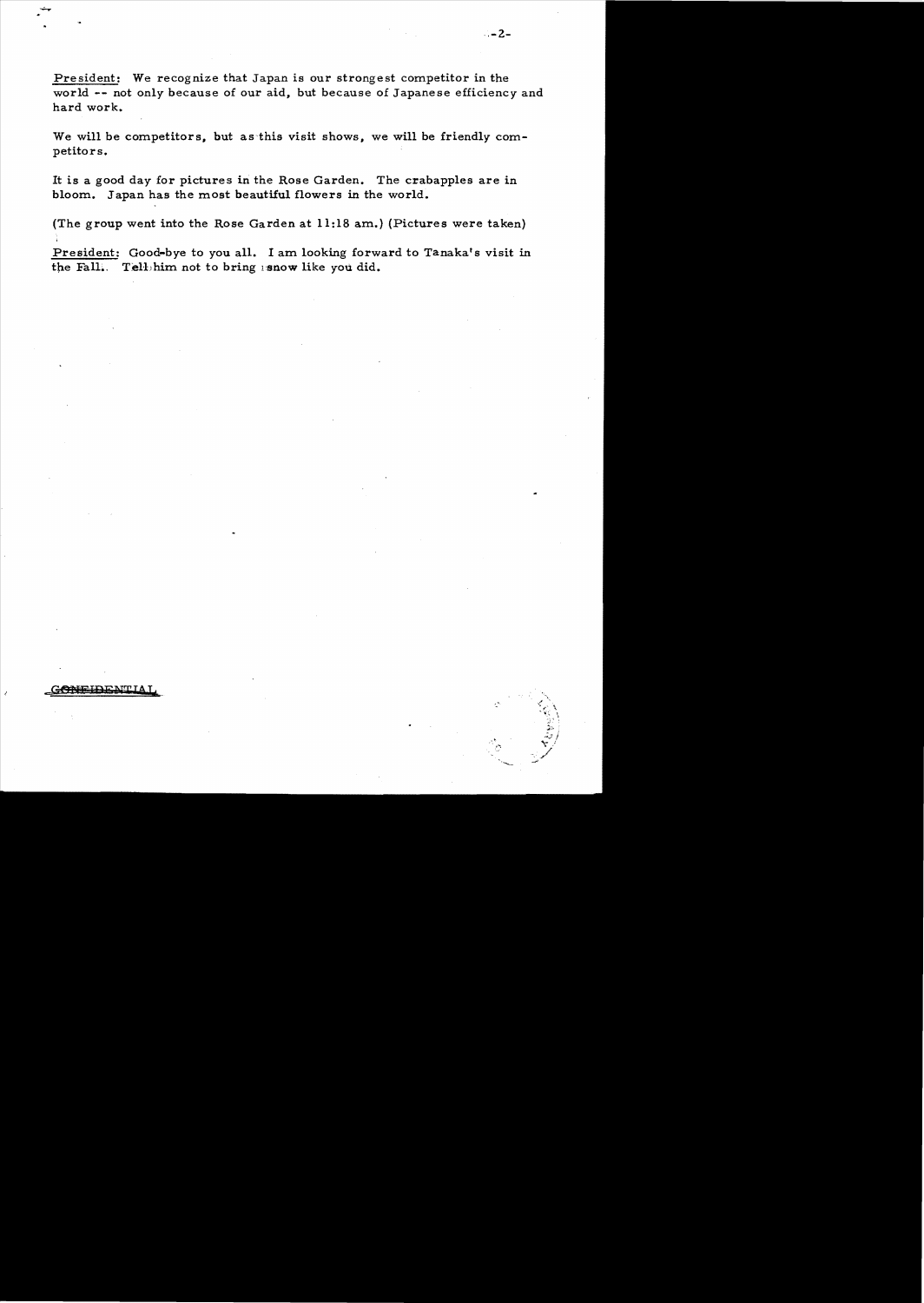11:00 Am<br>Jui, 13 aprili Enciences J Japonse Lavernas 13 april 1108 A Hoppy to leave bayon live. Hope can Com make you stry as pleasant gregan concelled that of anniquesnes We Ensider un 11 dépendant orgatt motor is in important people thing the Princend of M jur cantel Taraha Semel Clidt, Spruisteam reception, It in myt explanations time pt sever culias. equa thanks US assist, has moll We have neglected some la dozent leur progets. proper Brown thanks 2 03 hay Oure commy is a huilding stone, on sand. Our former are paras pour + some portons en Jorgo (1) Potaching problem? (2) Farm problem OUR have one come Boff youth but we still mudas help for desput Oue au concerned tant au doctent en une years so foot Mate OS magathe chemmel  $\mathbb{Z}^n$  ,  $\mathbb{Z}^n$ **DECLASSIFIED** E.O. 12060, SEC. 3.5<br>NSC MEMO, 1112400, STATE DEVT. QUADELINES State Dev. cur 3/3/04